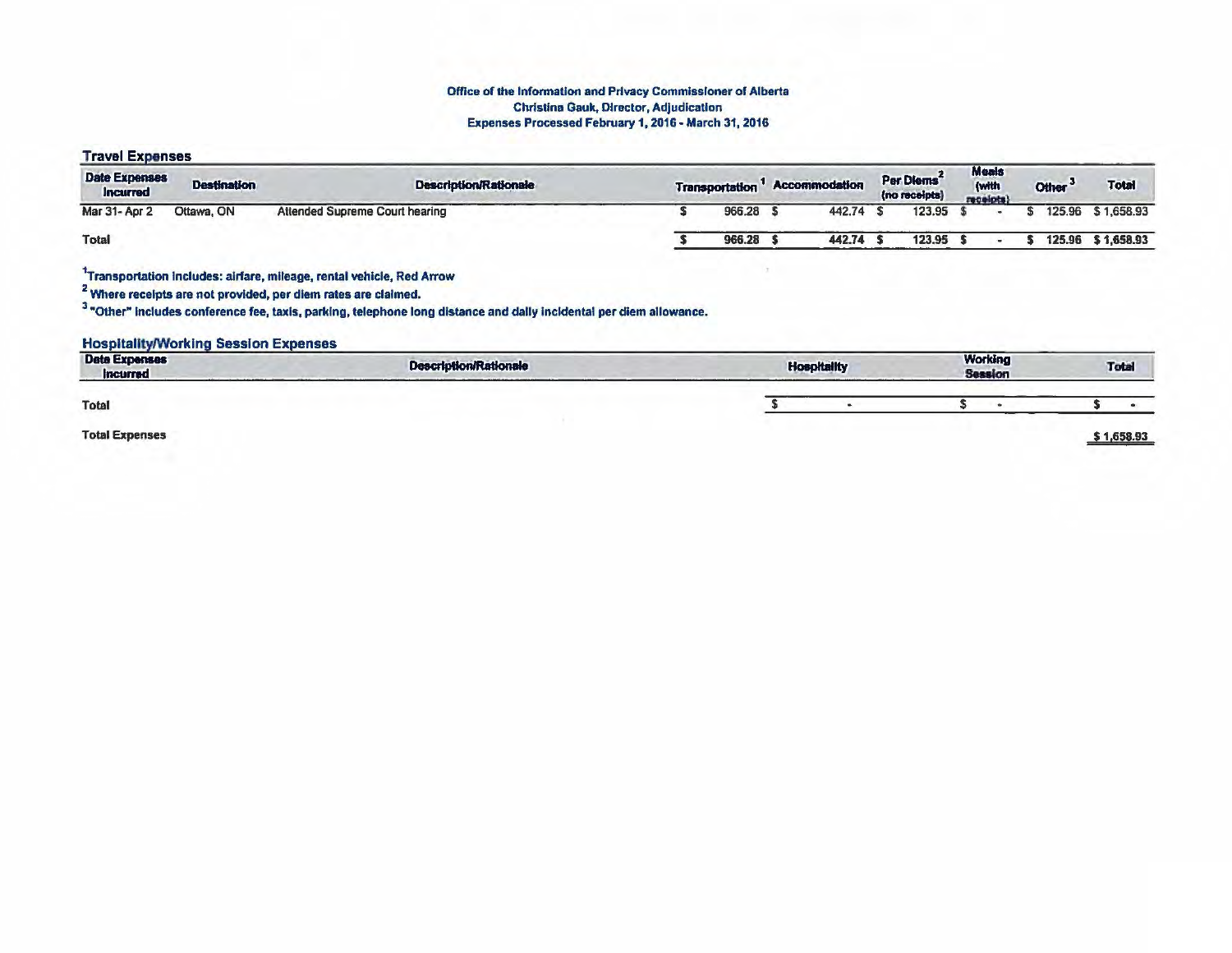-Booking confirmation

| <b>Booking confirmation</b>                                                            |                                                                                |                                                                                                                                                                           | Page 1 of 3                            |
|----------------------------------------------------------------------------------------|--------------------------------------------------------------------------------|---------------------------------------------------------------------------------------------------------------------------------------------------------------------------|----------------------------------------|
|                                                                                        |                                                                                |                                                                                                                                                                           |                                        |
|                                                                                        |                                                                                | CONTACT US<br>Help.                                                                                                                                                       | ۹<br>Enter your search                 |
| 5577/E                                                                                 |                                                                                |                                                                                                                                                                           |                                        |
|                                                                                        |                                                                                | Vacations<br>Flights                                                                                                                                                      | Deals Travel Info My West Jet Rewards  |
| Itinerary confirmation                                                                 |                                                                                |                                                                                                                                                                           |                                        |
|                                                                                        | Thank you for choosing WestJet. You can find details about your booking below. |                                                                                                                                                                           |                                        |
| Your reservation code is: URPXOI                                                       |                                                                                |                                                                                                                                                                           |                                        |
| <b>Guest details</b>                                                                   |                                                                                |                                                                                                                                                                           |                                        |
|                                                                                        |                                                                                |                                                                                                                                                                           |                                        |
| Mrs Christina Gauk<br>Flight                                                           | Ticket number<br>Seat                                                          | Edmonton (YEG)-Toronto (YYZ)-Ottawa (YOW), Ottawa (YOW)<br>-Toronta (YYZ)-Edmonton (YEG)<br>8382114315243<br>YEG-YYZ<br><b>YYZ-YOW</b><br>YOW-YYZ<br>YYZ-YEG<br><b>5A</b> |                                        |
| Air itinerary details                                                                  |                                                                                |                                                                                                                                                                           |                                        |
| <b>Edmonton (YEG)</b><br>Thu Mar 31 2016, 12:10 PM<br>Boeing 737-800                   | Toronto (YYZ)<br>Thu Mar 31 2016, 5:48 PM                                      | WS 436<br>Fare type: Econo<br>WestJet<br>Nan-stop                                                                                                                         |                                        |
| Toronto (YYZ)<br>Thu Mar 31 2016, 7:59 PM.<br>Dehavilland Dash 8-400 Turboprop         | Ottawa (YOW)<br>Thu Mar 31 2016, 9:03 PM                                       | WS 3458<br>Fare type: Econo<br>Operated by WESTJET<br>Non-stop<br><b>ENCORE</b>                                                                                           | Original Signed by Expenditure Officer |
| Ottawa (YOW)<br>Sat Apr 2 2016, 1:40 PM<br>Dehavilland Dash 8-400 Turboprop            | Toronto (YYZ)<br>Sat Apr 2 2016, 2:50 PM                                       | WS 3465<br>Fare type: Flex<br>Operated by WESTJET<br>Non-stop<br><b>ENCORE</b>                                                                                            |                                        |
| Toronto (YYZ)<br>Sat Apr 2 2016, 4:30 PM<br>Boeing 737-800                             | Edmonton (YEG)<br>Sat Apr 2 2016, 6:39 PM                                      | <b>WS 439</b><br>Fare type: Flex<br>WestJet<br>Non-stop                                                                                                                   |                                        |
| Pricing breakdown                                                                      |                                                                                |                                                                                                                                                                           | APE                                    |
| <b>Guest type</b><br><b>Base fare</b><br>per guest                                     | Air transportation<br>Taxes, fees and<br>charges per guest charges per guest   | <b>Total fare</b><br>Number of<br><b>Total fare</b><br>per guest<br>guests                                                                                                |                                        |
| Adult<br>\$821.00                                                                      | \$124.84<br>\$46.00                                                            | 5991.84 CAD<br>\$991.84<br>x1                                                                                                                                             |                                        |
| YEG-YOW: Econo fare type benefits                                                      |                                                                                |                                                                                                                                                                           |                                        |
| First checked bag fee of \$25-29.50 CAD!<br>Second checked bag fee of \$35-41.30 CAD 1 |                                                                                |                                                                                                                                                                           |                                        |
| <sup>*</sup> Not applicable on flights operated by our airline partners                |                                                                                |                                                                                                                                                                           |                                        |
| YOW-YEG: Flex fare type benefits                                                       |                                                                                |                                                                                                                                                                           |                                        |
| No fee for first checked bag"                                                          |                                                                                |                                                                                                                                                                           |                                        |
| Second checked bag fee of \$35-41.30 CAD \<br>Lower change and cancellation fees       |                                                                                |                                                                                                                                                                           |                                        |
| " Not applicable on flights operated by our alriine partners                           |                                                                                |                                                                                                                                                                           |                                        |
|                                                                                        |                                                                                | \$991,84 CAD<br>Total airfare:                                                                                                                                            |                                        |
|                                                                                        |                                                                                |                                                                                                                                                                           |                                        |
| Seats                                                                                  |                                                                                |                                                                                                                                                                           |                                        |
| Regular seat                                                                           | WS 0436 YEG-YYZ Seat 5A Mrs Christina Gauk                                     | 520.00 CAD + 51.00 CAD tax                                                                                                                                                | $1013.84$ GST<br>46.56 GST             |
|                                                                                        |                                                                                |                                                                                                                                                                           |                                        |

https://booking.westjet.com/InternetBooking/ConfirmationForward.do

29/02/2016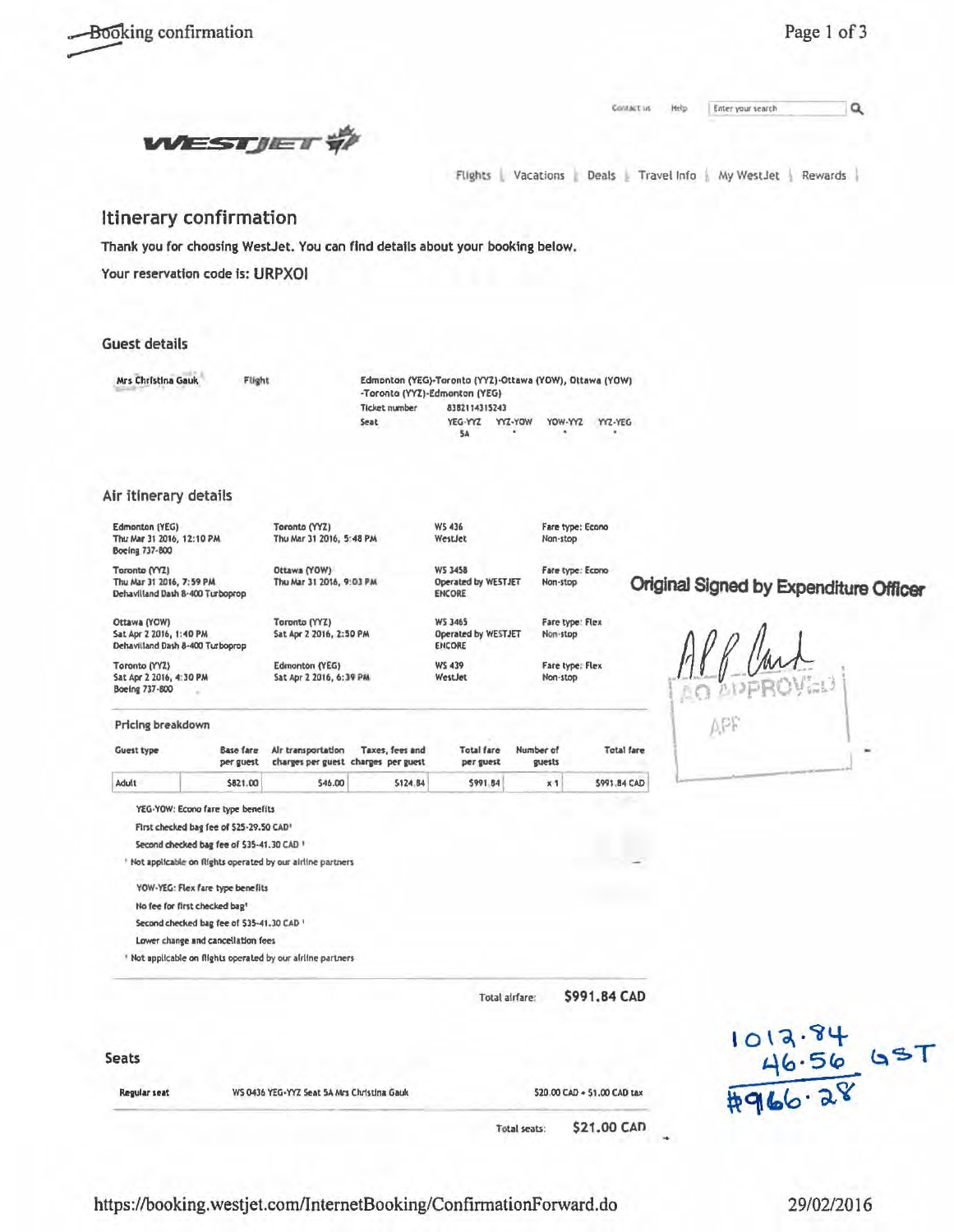

1 Rideau Street **Page #** : 1 of 1 Ottawa, ON, Canada K1N 6S7 T (613) 241-1414 F (613) 562-7030 G.S.T. I H.S.T Registration #843511775

Govt Cda Dr Christina Gauk

| Room/Chambre            | : 0214    |
|-------------------------|-----------|
| Folio #                 |           |
| Invoice #               |           |
| Cashier/Cassier # : 627 |           |
| Page #                  | $:1$ of 1 |

Reference No.

| Arrival/Arrivée  | $: 03 - 31 - 16$ |
|------------------|------------------|
| Departure/Départ | $: 04-02-16$     |

| Date           | <b>Description</b>               | Additional Information/Supplémentaire          | <b>Charges</b>                            | <b>Credits</b>      |
|----------------|----------------------------------|------------------------------------------------|-------------------------------------------|---------------------|
| $03-31-16$     | Refreshment Centre Mineral       | Room# 0214 : CHECK# 61072 San Pellegrino Spark |                                           | 5.37 - hat claiming |
| $03 - 31 - 16$ | Room Charge                      |                                                | 199.00                                    |                     |
| $03-31-16$     | <b>Destination Marketing Fee</b> |                                                | 5.97                                      |                     |
| $03 - 31 - 16$ | Room HST (13%                    |                                                | 26.65                                     |                     |
| $04 - 01 - 16$ | Room Charge                      |                                                | 199.00                                    |                     |
| $04 - 01 - 16$ | <b>Destination Marketing Fee</b> |                                                | 5.97                                      |                     |
| $04 - 01 - 16$ | Room HST (13%)                   |                                                | 26.65                                     |                     |
| $04 - 02 - 16$ | MasterCard                       |                                                |                                           | 468.61              |
|                |                                  | Total                                          | 468.61                                    | 468.61              |
|                |                                  | <b>Balance Due/Solde</b>                       | 0.00                                      |                     |
|                | <b>GST Summary / Sommaire</b>    | <b>HST Summary / Sommaire</b>                  | $\sim$ $\sim$ $\sim$ $\sim$ $\sim$ $\sim$ |                     |

| <b>POST OPHIMALY / OPHIMALS</b> |      | <b>HOT OMINIBITY I OUTINIANS</b> |       |         |
|---------------------------------|------|----------------------------------|-------|---------|
| Room/Chambre                    | 0.00 | Room/Chambre                     | 53.30 | 463.24  |
| <b>F&amp;B/Restauration</b>     | 0.00 | <b>F&amp;B/Restauration</b>      | 0.62  | 20.5065 |
| Other/Autres                    | 0.00 | <b>Other/Autres</b>              | 0.00  |         |
| Total                           | 0.00 | Total                            | 53.92 | 442.74  |
|                                 |      |                                  |       |         |

# Thank you for choosing Fairmont Hotels & Resorts.

To provide feedback about your stay, please contact Mr. Claude Sauve, General Manager, at Claude.\$ \_. --=-•W"'"vm.w <sup>11</sup> 1. We also invite you to share memories of your experience on our community forum - visit www.everyonesanoriginal.com.

Merci d'avoir choisi les Hôtels Fairmont.

Pour donner votre opinion sur votre séjour, veuillez contacter M. Claude Sauvé, Directeur général, à Claude.Sauve@fairmont.com.<br>Nous vous invitons également à partager les sourcesses interesses in notre feature environnes Nous vous invitons également à partager les entremente \*

For Information or reservations. visit us at www.falrmont.com or call Fatrmont Hotels & Resorts from· United States or Canada 1 BOO 441 1414 Pour information et réservations visitez notre web au www.fairmont.com ou téléphoner au Hôtels Fairmont de: États-Unis ou Canada 1800 441 1414

 $\begin{array}{c} 11 \\ \hline \text{ht} \\ \text{ty for} \end{array}$ egree in the result of the result of the result of the result of the result of the result of the result of the eny part • - - --<br>pelance subject & - - - - - verge at the rate v• • Pitch<br>month after one month. (18 00% per annum.) month after one month. (18.00% per.annum.)<br>I have accepted delivery of The Globe and Mail. Had I<br>refused, I would have been eligible for a \$1.00 (Mon-Fn). and \$2.00 (Set.) credit to my account. (Al participating

Je me porte personnellement responsable du régiement louis de catte code au care paçais, l'association du son représentant désigné en refuscant le paiement.<br>Les comples en souffrances sont sujets à un intérêt de<br>Les compl

\-

p

"

Thank you for choosing to stay with Fairmont Hotels & Resorts Merci d'avoir choisi les Hotels Fairmont